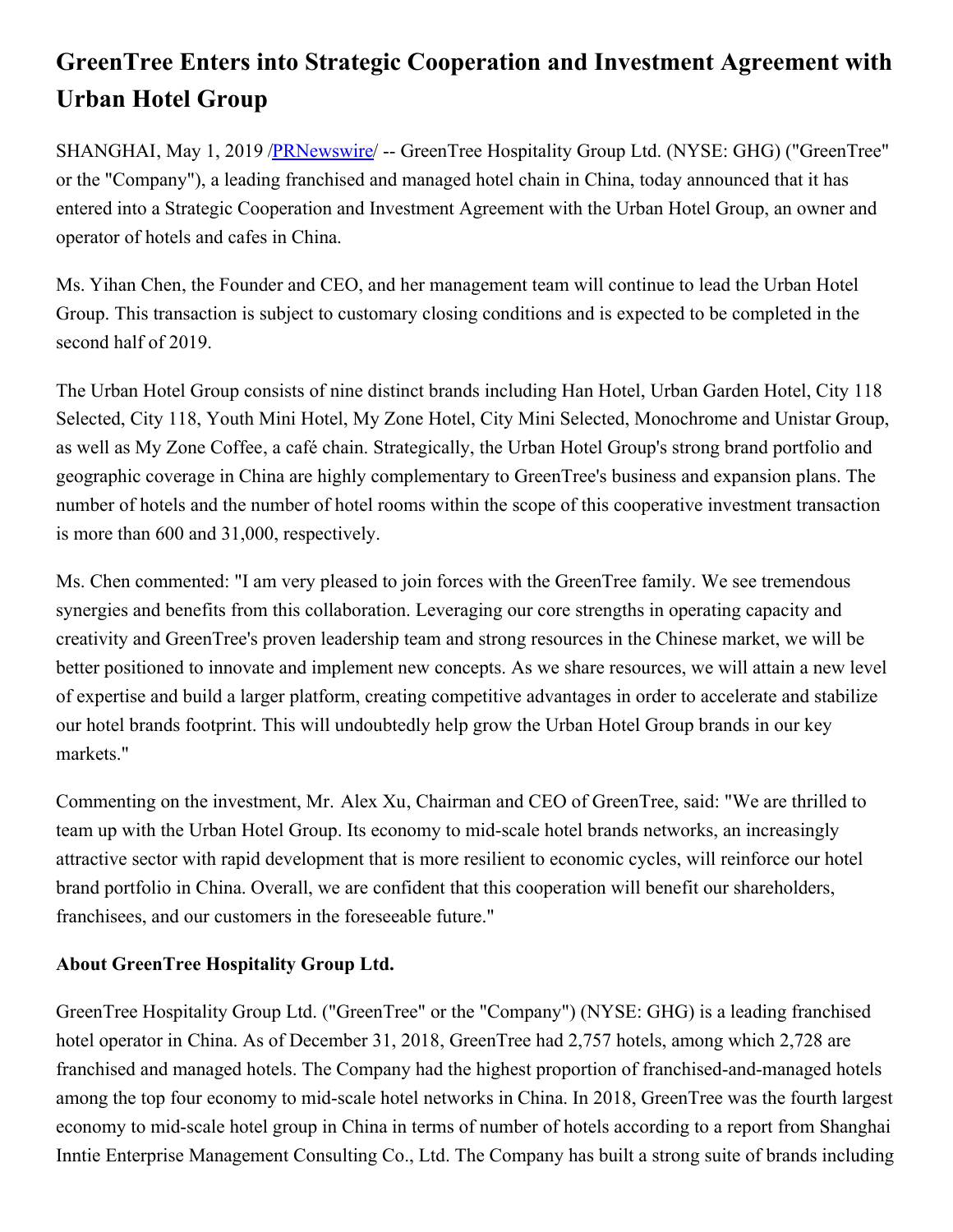its flagship "GreenTree Inns" brand as a result of its long-standing dedication to the hospitality industry in China and consistent quality of its services, signature hotel designs, broad geographic coverage and convenient locations. GreenTree has positioned its brands to appeal to value-and-quality-conscious business travelers and leisure travelers.

For more information on GreenTree, please visit [http://ir.998.com](http://ir.998.com/).

## **About Urban Hotel Group**

The Urban Hotel Group is a leading franchised hotel operator in China, founded by Ms. Yihan Chen. The Urban Hotel Group has built a strong suite of brands with broad geographic coverage in China with a particular focus on Shandong, Hebei and Jiangsu provinces to deliver a variety of superior business and leisure services to guests at fair prices. The Urban Hotel Group consists of nine distinct brands including Han Hotel, Urban Garden Hotel, City 118 Selected, City 118, Youth Mini Hotel, My Zone Hotel, City Mini Selected, Monochrome and Unistar Group, as well as My Zone Coffee, a café chain. All these properties are located in China.

For more information on the Urban Hotel Group, please visit [www.dushi118.com](http://www.dushi118.com/).

#### **Safe Harbor Statements**

This press release contains forward-looking statements made under the "safe harbor" provisions of Section 21E of the Securities Exchange Act of 1934, as amended, and the U.S. Private Securities Litigation Reform Act of 1995. In some cases, these forward-looking statements can be identified by words or phrases such as "may," "will," "expect," "anticipate," "aim," "estimate," "intend," "plan," "believe," "potential," "continue," "is/are likely to," "confident," "future," or other similar expressions. GreenTree may also make written or oral forward-looking statements in its reports filed with or furnished to the U.S. Securities and Exchange Commission, in its annual report to shareholders, in press releases and other written materials and in oral statements made by its officers, directors or employees to third parties. Any statements that are not historical facts, including statements about or based on GreenTree's current beliefs, expectations, assumptions, estimates and projections about us and our industry, are forward-looking statements that involve known and unknown factors, risks and uncertainties that may cause our actual results, performance or achievements to be materially different from those expressed or implied by the forward-looking statements. Such factors and risks include, but not limited to the following: GreenTree's goals and growth strategies; its future business development, financial condition and results of operations; trends in the hospitality industry in China and globally; competition in our industry; fluctuations in general economic and business conditions in China and other regions where we operate; the regulatory environment in which we and our franchisees operate; and assumptions underlying or related to any of the foregoing. You should not place undue reliance on these forward-looking statements. Further information regarding these and other risks, uncertainties or factors is included in the Company's filings with the U.S. Securities and Exchange Commission. All information provided, including the forward-looking statements made, in this press release are current as of the date of the press release. Except as required by law, GreenTree undertakes no obligation to update any such